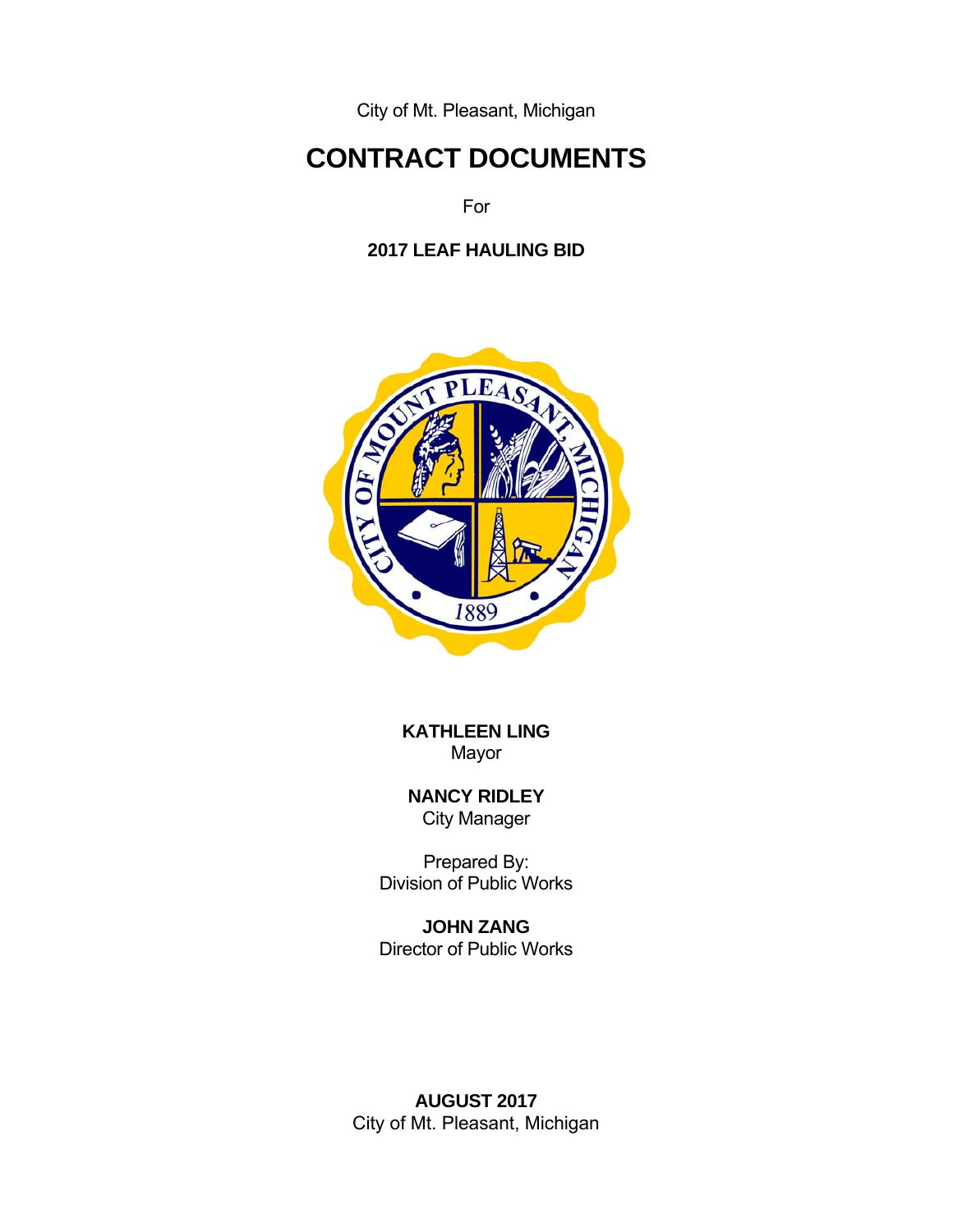# TABLE OF CONTENTS

# **2017 LEAF HAULING BID**

# **Bidding Information**

Notice to Bidders Instructions to Bidders Minimum Insurance Requirements W-9

**Contract Documents** 

Proposal

**Specifications**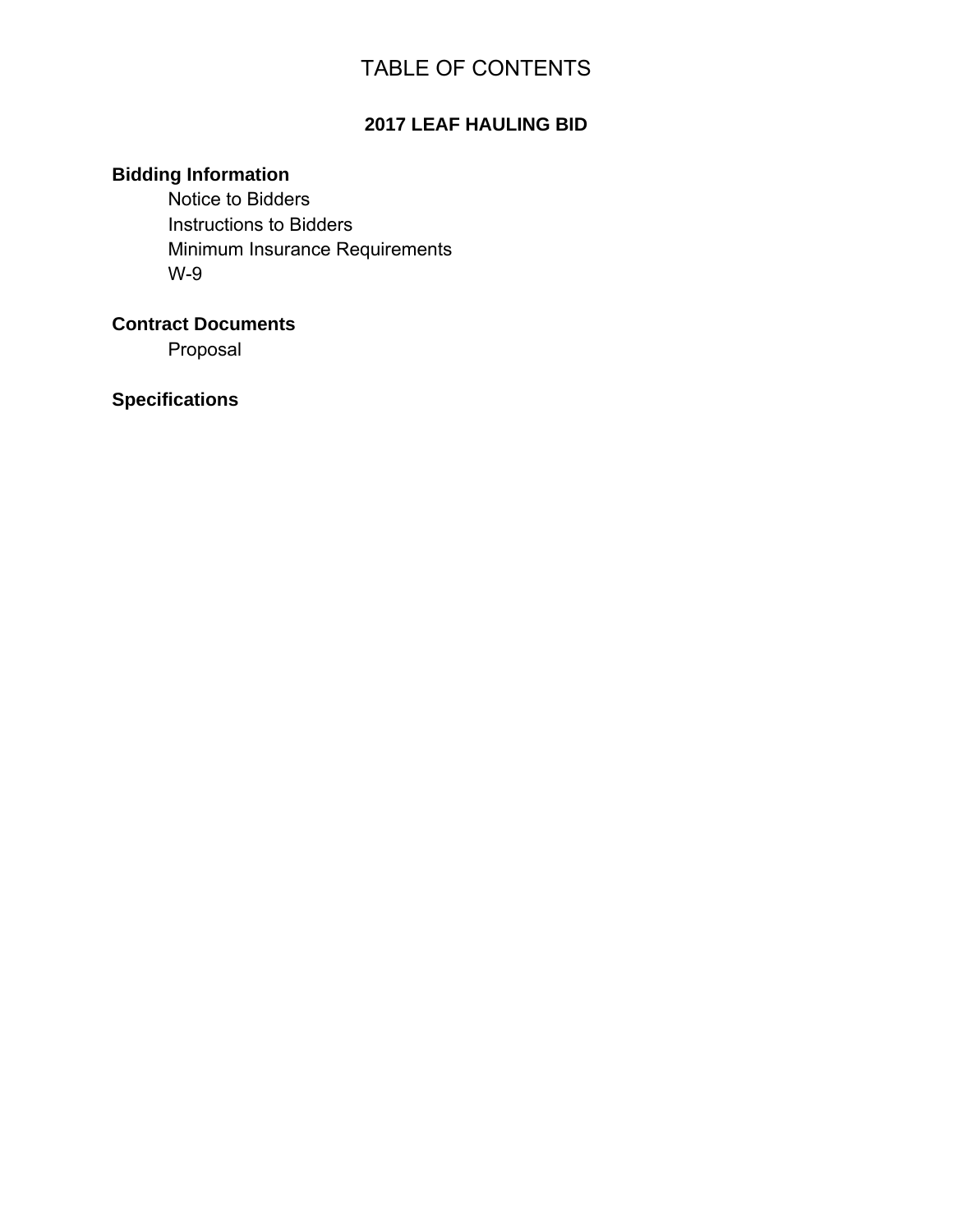



**CITY HALL** 320 W. Broadway St. 48858‐2447 (989) 779‐5300 (989) 773‐4691 fax

**PUBLIC SAFETY** 804 E. High · 48858-3595 (989) 779‐5100 (989) 773‐4020 fax

**PUBLIC WORKS** 1303 N. Franklin • 48858-4682 (989) 779‐5400 (989) 772‐6250 fax

# **N O T I C E T O B I D D E R S**

## **2017 LEAF HAULING BID**

 The City of Mt. Pleasant, Michigan, is requesting sealed bids at the Office of the City Clerk, City Hall, 320 W. Broadway Street, Mt. Pleasant, Michigan 48858, until 1:30 p.m. (local time), on Tuesday, August 29, 2017, at which time and place the bids will be publicly opened and read. All bids shall be submitted in a sealed envelope, plainly marked "2017 LEAF HAULING BID – August 29, 2017."

No bid bond or deposit is required for this bid.

 Specifications are available at the Pub lic Works Building, 1303 N. Franklin Street, Mt. Pleasant, Michigan 48858, (989) 779-5401, M onday through Friday, from 8:00 a.m. to 4:30 p.m. To view and download complete Plans and Specifications at no charge, visit the City of Mt. Pleasant website at www.mt-pleasant.org and navigate to the bids and quotes page.

The City of Mt. Pleasant reserves the right to accept or reject any or all bids, to waive any irregularities in the bids, and to select the bid considered most advantageous to the city.

Matt Weaver **Matt Weaver Jeremy Howard** Street Department Superintendent City Clerk (989) 779-5409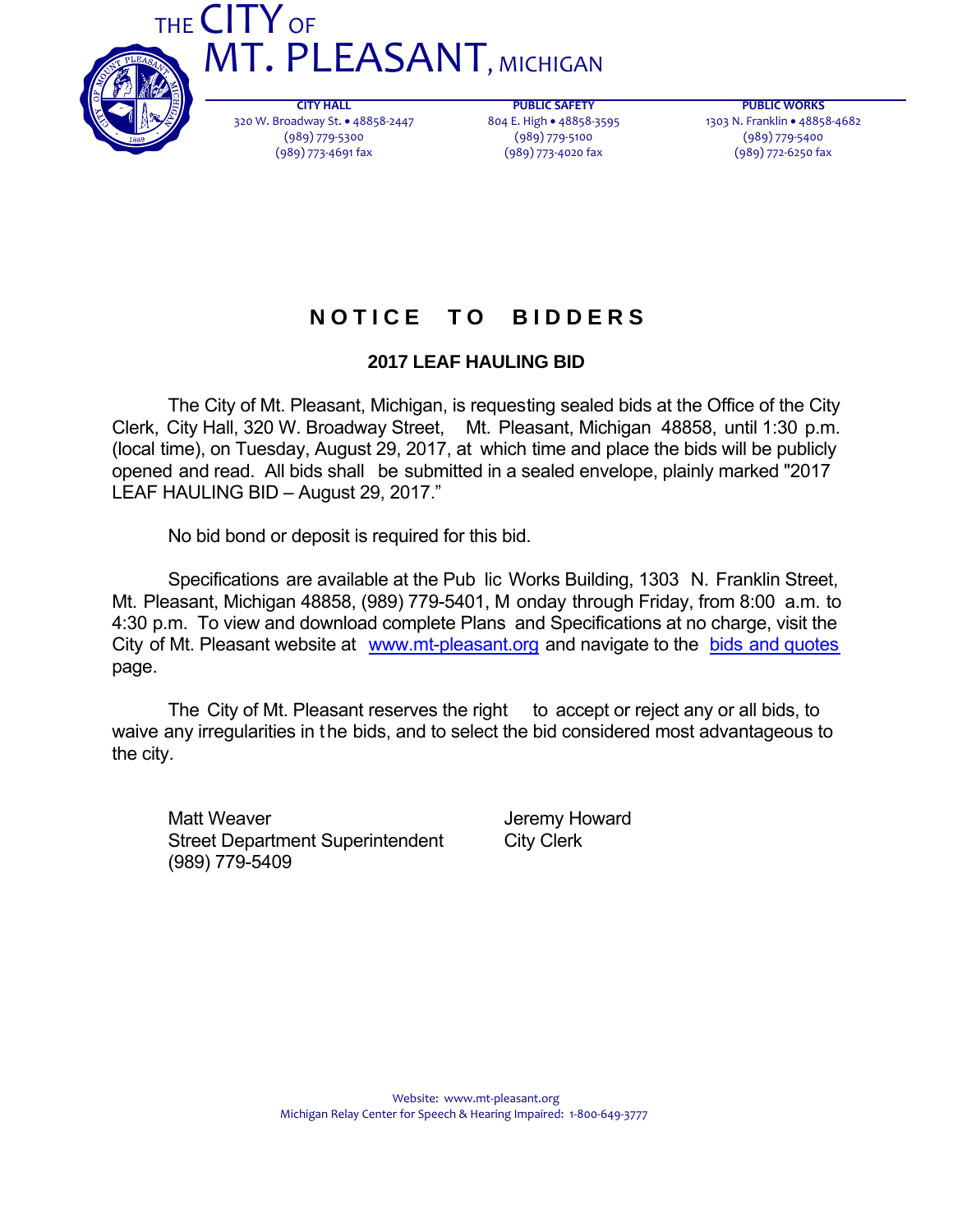#### City of Mt. Pleasant, Michigan **INSTRUCTIONS TO BIDDERS**

 The Proposal, bound together with all Proposal Documents, must be enclosed in a sealed envelope marked as specified in the Notice to Bidders for such Bid and clearly indicating the name and address of the Bidder and must be received by t he City Clerk, City Hall, 320 West Broadway<br>Street, Mt. Pleasant, Michigan 48858, no later than the time and date specified in the Notice to Street, Mt. Pleasant, Michigan 48858, no later than the Bidders. At such specified time, Proposals shall be publicly opened and read aloud.

#### 2. **Basis of Proposals**

 Proposals are solicited on the basis of unit price(s) and/or lump sum(s), as specified on the Proposal form.

 The City of Mt. Pleasant (also referred to as "O wner"), reserves the right to accept any Bid, to reject any or all Bids, to waive any irregularities in the Bids, and to select the Bid considered most advantageous to the city.

#### 3. **Comparison of Bids**

 In comparing Bids, consideration shall be given to the time proposed for completion of the Contract, qualifications of Bidder, price differentials, alternate Proposals for the alternate items listed in the Proposal (if applicable), and any other pertinent factors. **The City of Mt. Pleasant grants a preference to businesses located within the Mt. Pleasant City Limits. The preference given is a differential above the low bid if the low bid is not from a City of Mt. Pleasant bidder. The differential allowed is 3% of the total for bids between \$5,000 and \$9,999 and 2% of the total for bids over \$10,000. The maximum credit allowed is \$1500.00.** The Owner reserves the right to make an award to the Bidder whose Proposal is deemed to be in the best interest of the Owner.

#### 4. **Time**

 Time is of the essence in the performance of the Contract, and each Bidder, by submitting a Proposal, certifies his/her acceptance of the time allowed by the Contract for the completion of the work specified.

#### 5. **Indemnification**

 The Contractor shall save and hold harmless the city and its employees from and against all claims, damages, losses, or expenses, including attorney's fees, arising out of or resulting from the performance of the work; provided that any su ch claim, damage, loss or expense is caused in whole or in part by any negligent or willful ac t of omission of the contractor, subcontractor, t of omission of the contractor, subcontractor, employee, or anyone under their direction. The C ontractor shall at his/her own expense, defend any and all such actions and shall pay all attorney's fees, costs, and expenses pertaining thereto.

# INSTRUCTIONS TO BIDDERS Page 1 of 4

### 6. **Bid Deposits**

Each Proposal shall be accompanied by a certified check, or a Bid Bond by a recognized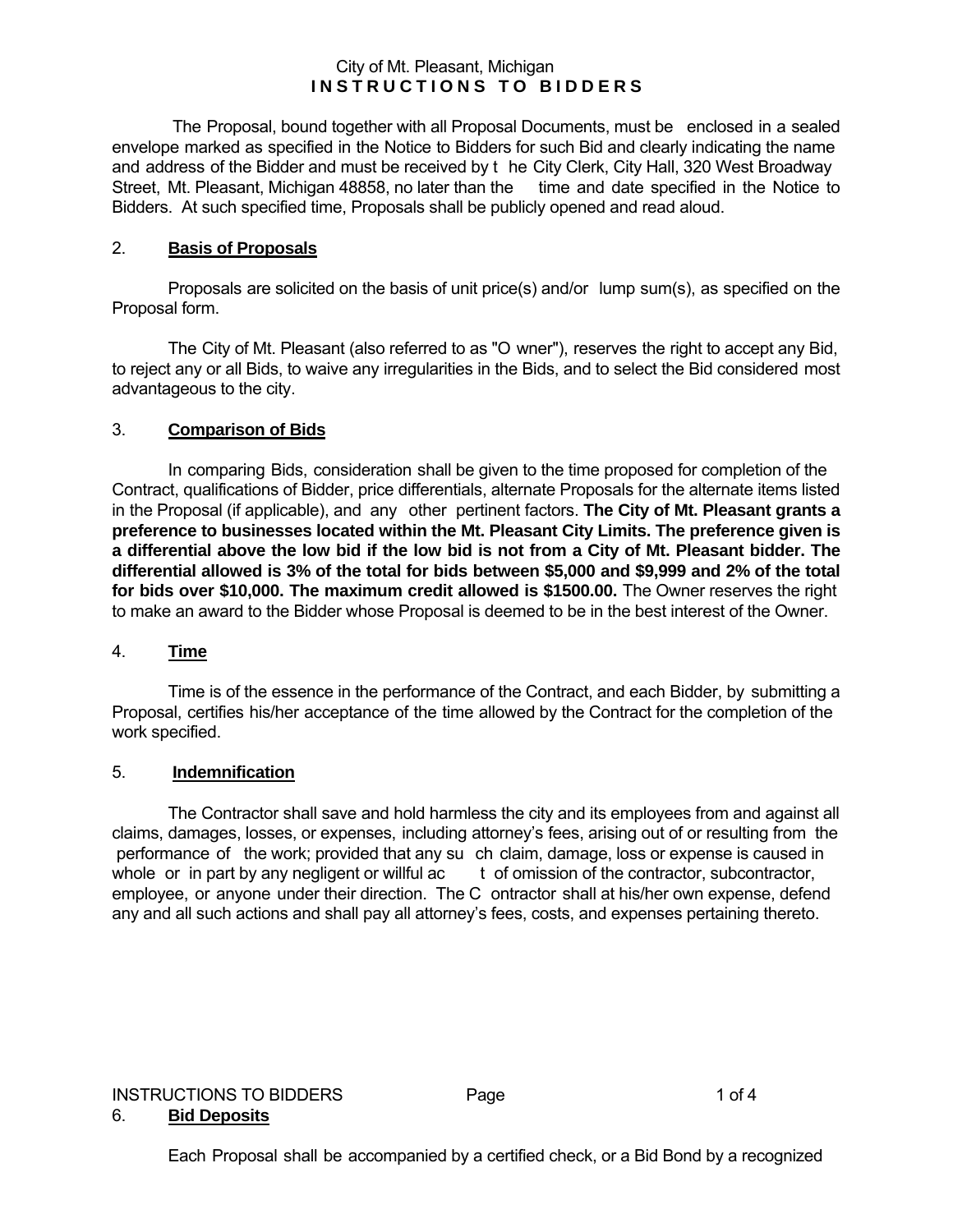Surety Company similar to a U. S. Government Standard Form Bid Bond, in the amount of five percent (5%) of the total amount of the Bid, made payable to the City of Mt. Pleasant, subject to forfeiture to the Owner in the event of failure on the part of the successful Bidder to enter into the attached form of agreement to do the work specified by said Proposal at the price and within the time stated therein. The Bid Deposit of all Bidders, except the three (3) lowest acceptable Bidders, shall be returned within two (2) weeks after opening of bids. The bid deposits of the three (3) lowest acceptable bidders shall be returned within 48 hours after the executed Contract(s) have been acceptable bidders shall be returned within 48 hours after the finally approved by the Owner.

#### 7. **Liquidated Damages**

 A liquidated damage clause, as given in the Contract form, provides that the Contractor shall pay the Owner as liquidated damages, and not as a penalty, the amount as indicated in Section 108.11 of the 2003 MDOT Standard Specifications for Construction for each and every calendar day that the Contractor may be in default of substantial completion of the work required under said Contract.

#### 8. **Insurance and Bonds**

 The successful Bidder will be required to execute (2) Bonds, in the form attached hereto, with Surety acceptable to the Owner and insurance, as follows:

- a. Bond in the amount of 100% of the Estimated Contract Price running to the City of Mt. Pleasant, Michigan, to insure the completion of the entire work, according to the statues of the State of Michigan in effect at that time.
- b. Bond in the amount of 100% of the Estimated Contract Price running to the People of the State of Michigan for the protection of Subcontractors and Labor and Material Men, according to the statutes of the State of Michigan in effect at that time.
- c. Insurance in the amounts required by City Ordinance as specified in the Section 1 General Construction Specifications, attached hereto.

 The successful bidder shall be required to furnish for each set of executed Contract Documents, and conformed copies thereof, an original conformed Performance Bond, Labor and Materials Bond, Maintenance Bond, and Insurance Certificates.

#### 9. **Permits and Local Codes**

The Owner shall procure the required permits for municipal sanitary sewer construction, municipal water system construction, and soil erosion control.

 The Contractor shall obtain, at his/her expense, all other required local construction permits and shall comply with local building code and inspection requirements.

#### INSTRUCTIONS TO BIDDERS Page 2 of 4 10. **Qualifications of Bidders**

 It is the intent of the Owner to award the Contract to a Bidder fully capable, both financially and with regard to experience, to perform and complete all work in a satisfactory and timely manner. Evidence of such competency must be furnished on the forms included in the proposal, listing projects of similar difficulty, scope of work, and size, which the Bidder has satisfactorily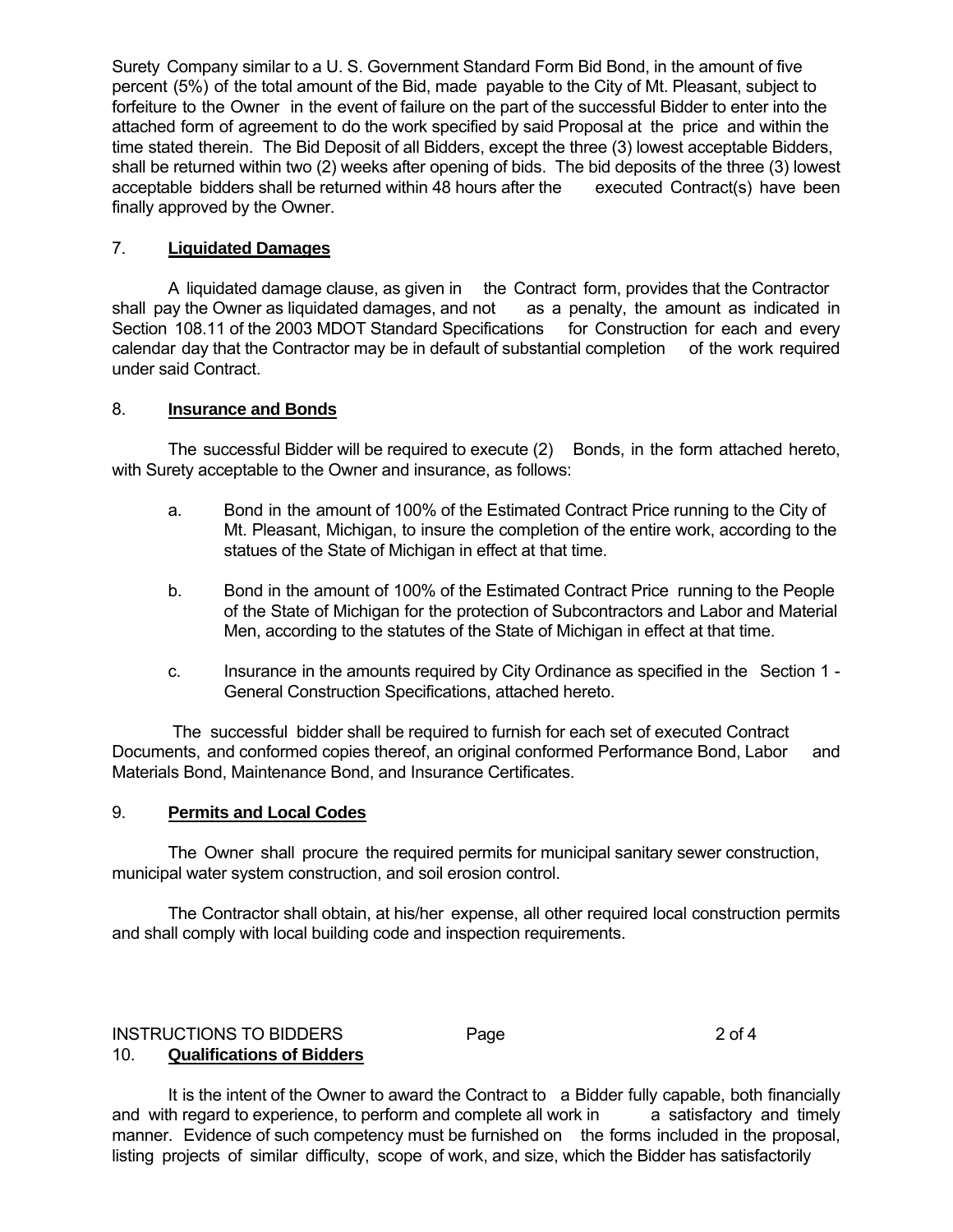undertaken and completed.

 It is the intention of the City to award the contract to a Contractor whose ability and financial resources are fully equal to the task of performing the work in a satisfactory manner. With this in view, the Proposal calls for at least five (5) refer ences, using specific names of persons to contact concerning the Contractor's ability to do this particular class of work. References from municipalities are preferred. The mere ability to furnish a Performance Bond shall not be accepted as sufficient evidence of responsibility on the part of the Bidder. The Bidder may also be required to furnish evidence of his current financial status.

#### 11. **Interpretation of Documents**

 If any Bidder is in doubt as to the true meaning of any part of the Plans, Specifications or any Contract Document, he/she may submit to the Owner a written request for an interpretation thereof. Any interpretation made in response to such a query shall be made only by Addendum, duly issued, and a copy of such Addendum shall be mailed or duly delivered to each prospective Bidder. The Owner shall not be responsible for any other explanation or interpretation of the Contract Documents. Alternative proposals that are suggested by bidders will be given consideration, if presented before the bid opening. If accepted, an addendum will be issued and sent out to all potential bidders, so that they may bid on the alternatives that have been identified.

#### 12. **Execution of Bid Proposal**

 A Bid Proposal, which is not signed by the individual making it, should have attached thereto a Power of Attorney evidencing authority to sign the Bid Proposal in the name of the person for whom it is signed.

 A Bid Proposal, which is signed by a partnership, shall be signed by all of the partners or by an Attorney-in-Fact. If signed by an Attorney-in-Fact, there should be attached to the Bid a Power of Attorney evidencing authority to sign the Bid Proposal in the name of the partnership and such Power of Attorney shall be signed by all partners of the partnership.

 A Bid Proposal, which is signed for a corporation, should have the correct corporate name thereof and the signature of the President, or other authorized officer(s) of the corporation, manually written below the corporate name and on the line indicating "By: If such a Bid Proposal is manually signed by an officer other than the President of the corporation, a certified copy of a Resolution of the Board of Directors evidencing the authority of such officer(s) to sign the Bid Proposal should be attached thereto. Such a Bid Proposal should also bear the attested signature of the Secretary of the corporation and an impression of the corporate seal.

#### INSTRUCTIONS TO BIDDERS Page 3 of 4 13. **Execution of Contract**

 The successful Bidder to whom an award is made shall be required to enter into a written agreement, in the form attached hereto, within ten (10) days after receipt of a Notice of Award and copies of the documents to be executed. In the event the successful Bidder fails to comply with this provision, he/she may be considered by the Owner to have abandoned all his/her rights and interests in the award and his/her certified check or amount of the Bid Bond may be declared to be forfeited to the Owner, and the Contract may be awarded to another.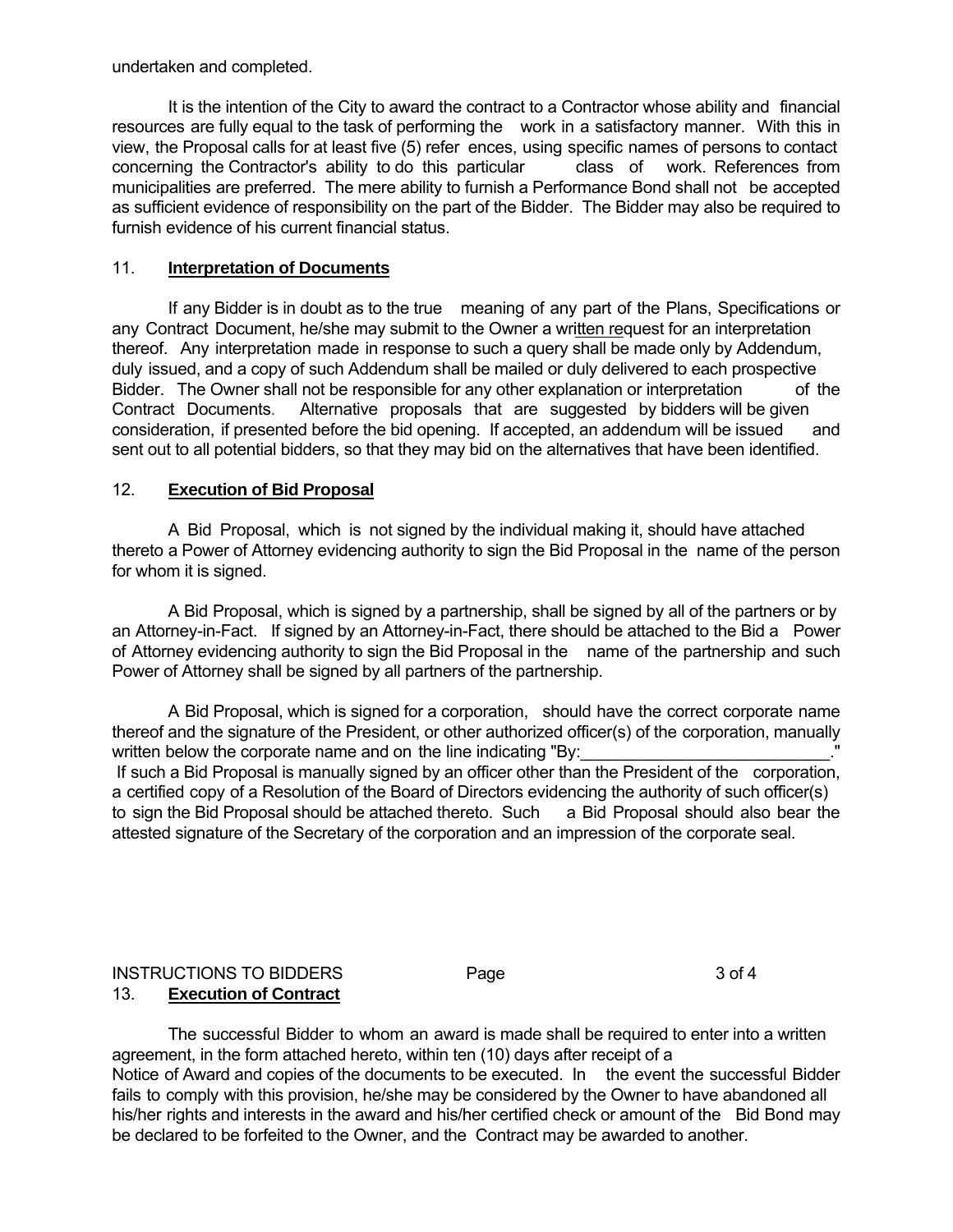#### 14. **Bidder Responsibility for Conditions of Work and Site**

 The Bidder, or his/her representative, shall make personal investigation of the site of work and of existing structures and shall determine to his/her own satisfaction the conditions to be encountered, the nature of the ground, the difficulties involved in making connections to existing structures and pipes, and any and all other factors affecting the work proposed under the Contract.

 The Bidder to whom the Contract is awarded shall not be entitled to any additional compensation by reason of conditions being different from those anticipated or by reason of his/her failure to fully acquaint himself/herself with the conditions at the site affecting the work of the Contract.

#### 15. **Changes in Work**

If any change is required to be made in the wo rk of the Contract, a payment adjustment<br>re shall be determined as specified in Section 103 of the 2003 MDOT Standard therefore shall be determined as specified in Section 103 of Specifications for Construction.

\_\_\_\_\_\_\_\_\_\_\_\_\_\_\_\_\_\_\_\_\_

Revised: March 2011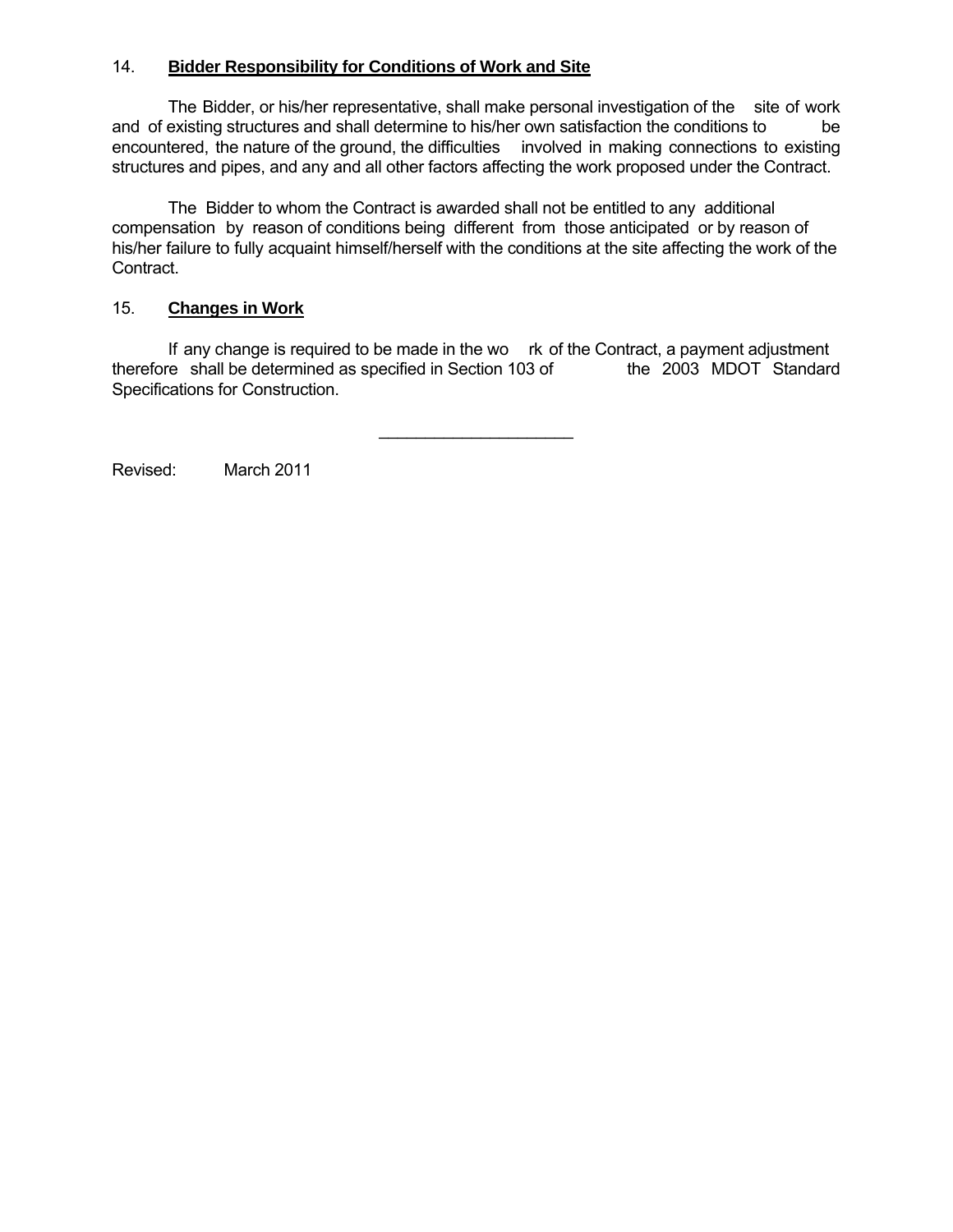### **ADMINISTRATIVE MEMO NO 8-78**

 Issued: October 10, 1978 Revised: June 21, 1989

### Subject: **MINIMUM INSURANCE REQUIREMENTS FOR CONTRACTORS**

#### Summary Statement

The provision of adequate insurance by persons and businesses working for the city or on street right-of-way is essential to protect t he public from the costs of injury or damage and to protect the city from unnecessary liabilit y resulting from the acts of persons and businesses working for the city. Minimum insurance requirements are needed to provide this protection.

#### Memo

Persons or businesses which provide professional services to the city under the terms of a written contract or provide labor and/or material to accomplish work for the city or for others on or over street right-of-way or other ci ty property shall carry insurance and bonds to protect the public and the City from exposure to unnecessary financial risks.

Prior to signing of contracts, issuance of purchase orders or permits, or other authorization to begin work, certificates of insurance evi dencing the purchase of insurance in amounts not less than required by the Administrative memo or bid specifications, whichever is greater, shall be filed with City Clerk. Such certificates shall:

- a. Show that the insur ance is currently in force and termination date of each policy.
- b. State the limits of liability of the policies covered by the certificate.
- c. Show that the City of Mt. Pleasant is to be specifically named in policy as an "additional insured" and should be issued to the City of Mt. Pleasant as the certificate holder.
- d. Provide that the City will receive not less than 10 days wri tten notice of the cancellation of any listed policy.
- e. Be issued in the name of an insurance company authorized to conduct business in the State of Michigan.

Required bonds shall be filed with the City Clerk prior to the si gning of contracts or other authorizations to proceed with work.

#### Page 1 of 2

Insurance and bonds shall meet or exceed the following requirements. Exceptions to recognize more or less hazardous operations and financial risks should be considered and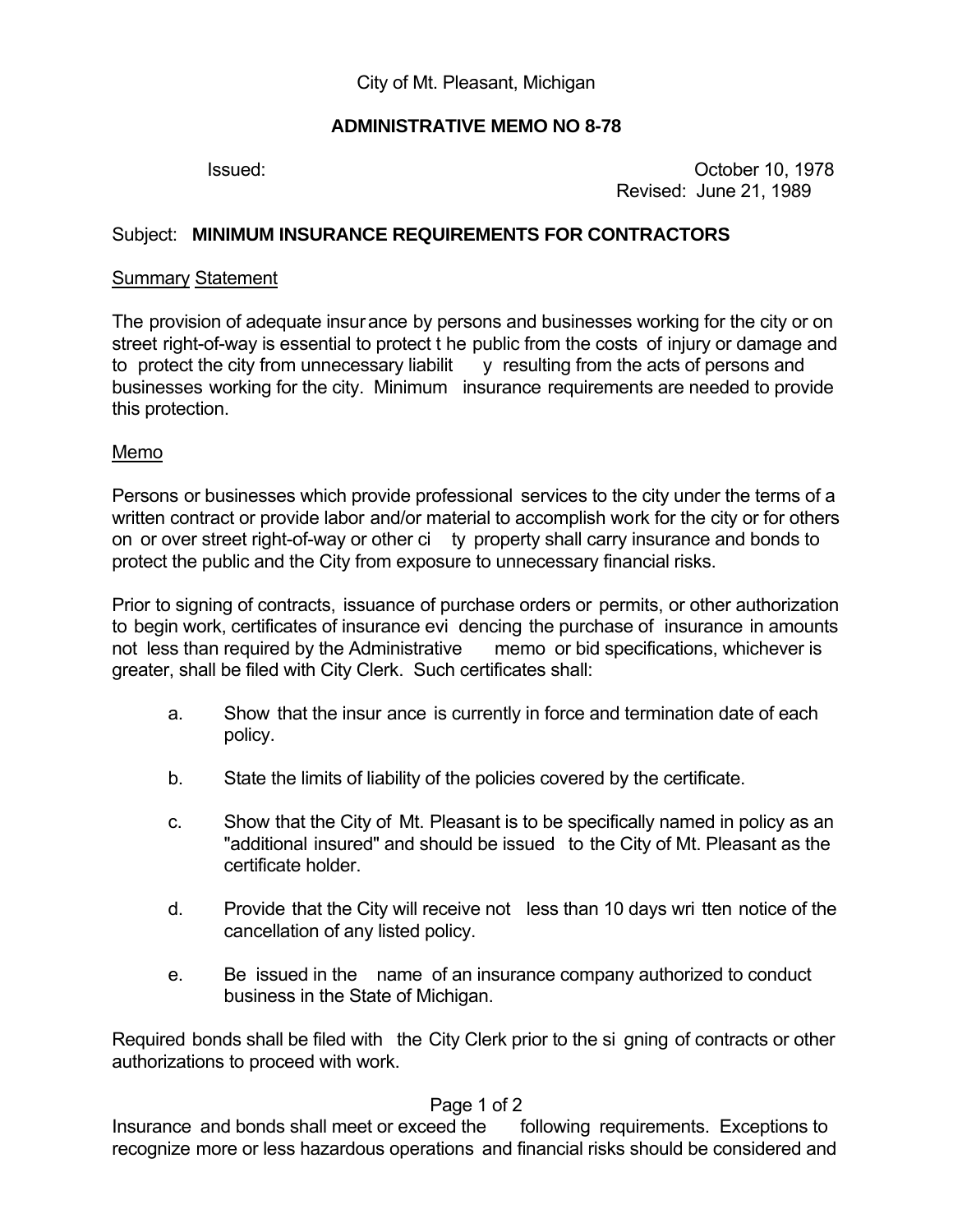with approval of the City Manager may be made in specifications or contract requirements prior to awarding contracts or issuing purchase orders.

## **INSURANCE REQUIREMENTS**

| Required                                                                   |                                                                                                                              | of:<br>City | Contractor |
|----------------------------------------------------------------------------|------------------------------------------------------------------------------------------------------------------------------|-------------|------------|
| <b>Type</b>                                                                | Limit of Liability                                                                                                           | Contractor  | On R-O-W   |
| <b>Worker's Compensation</b><br>and                                        | <b>Statutory Coverage B</b>                                                                                                  |             |            |
| <b>Employer's Liability</b>                                                | \$100,000                                                                                                                    | X           |            |
| <b>Bodily Injury</b>                                                       | Public Liability (including products and completed operations liability)<br>\$250,000 each person<br>\$500,000 each accident | X<br>X      | X<br>X     |
| <b>Property Damage</b>                                                     | \$250,000 each accident<br>\$250,000 each aggregate                                                                          | X<br>X      | X<br>X     |
|                                                                            | Automobile Liability (including hired cars and automobile non-ownership)                                                     |             |            |
| <b>Bodily Injury</b>                                                       | \$250,000 each person<br>\$500,000 each occurrence                                                                           | X<br>X      | X<br>X     |
| <b>Property Damage</b>                                                     | \$250,000 each accident<br>\$250,000 each aggregate X                                                                        | X           | X<br>X     |
| <b>Additional Insured</b><br>Clause<br>policy                              | City of Mt. Pleasant to<br>be specifically named in<br>as an "additional<br>insured"                                         | X           | X          |
| <b>Excess Liability</b><br>(Required unless risk occurrence<br>is nominal) | \$1,000,000 each                                                                                                             | X           |            |

Persons or businesses engaged to provide labor and material in an amount in excess of \$10,000, or who will receive par tial payments as work progresses will provide labor, performance and material bonds equal to the va lue of the work being performed. Such bonds are not required where t he work to be done is of a type in which the failure to perform will not adversely affect t he city's ability to function or increase the city's cost of completing the work.

Page 2 of 2

City of Mt. Pleasant, Michigan **BID PROPOSAL 2017 LEAF HAULING BID**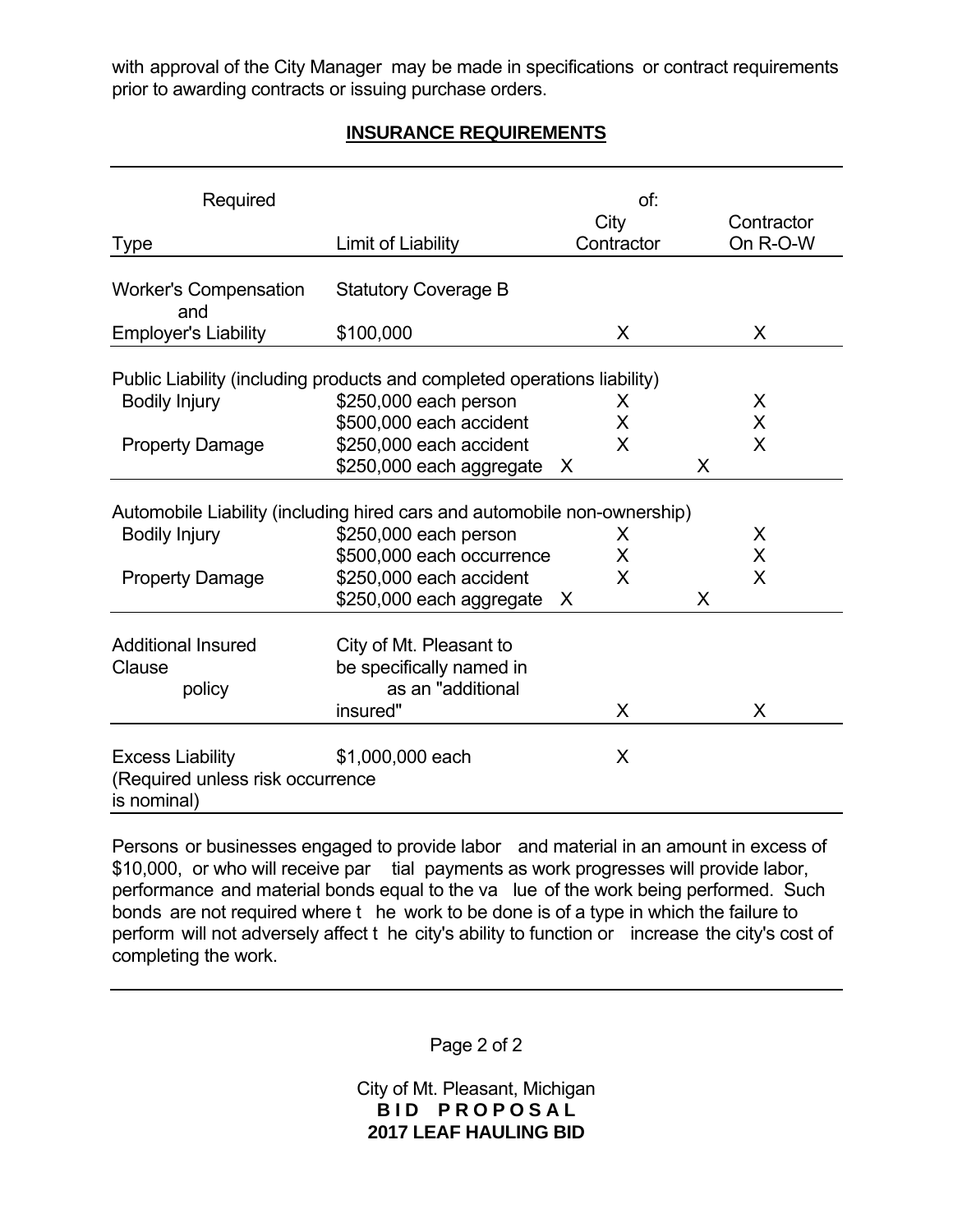TO: Office of the City Clerk BID DATE: August 29, 2017 City Hall **City Hall TIME:** 1:30 p.m. 320 W. Broadway Street Mt. Pleasant, MI 48858

 The undersigned, as Bidder, hereby declares that this bid is made in good faith without fraud or collusion with any person or persons bidding of the same Contract; that he has carefully read and examined the Contract Do cuments, including the Notice to Bidders, Instructions, Bond Forms, Technical and Detail ed Specifications, and Contract Drawings, for the designated work and understands all of the same; that he, or his representative, has made such a personal investigati on at the site as is necessary to determine the character and difficulties attending the execution of the proposed work; and he proposes and agrees that if this Proposal is accepted, he will contract with the Owner in the form of the Contract hereto annexed, to provide necessary machi nery, tools, apparatus and other means of construction, including utility and transportation se rvices, necessary to do all the work and furnish all the materials and equipment specified or referred to in the Contract Documents, including Addenda No. \_\_, \_\_, and \_\_, in the manner and time therein prescribed, and according to the requirements of the Owner as therein set forth to furnish Contractor Bonds and Insurance required of the Contractor by the Contract Documents, and that he will take in full payment therefore the unit prices set forth in the following Proposal.

 The Bidder understands that the Owner reserves the right to reject any or all bids and to waive any irregularities in the bidding.

 The Bidder agrees that his bid shall be good and may not be withdrawn for a period of sixty (60) calendar days after the scheduled closing time for receiving the bids.

 Upon receipt of a written Notice of Awar d of the Bid, the Bi dder shall execute the formal Contract Agreement a ttached hereto within ten (10) days and shall deliver to the Owner a Surety Bond or Bonds required. In the event the Contra ct and Bond are not executed within the time above set forth, the Bid Deposit attached in the sum of five percent (5%) of the Bid Proposal shall becom e the property of the Owner as liquidated damages for the delay and additional expense to the Owner caused thereby.

 The Bidder hereby agrees to commence work under this Contract on or before the date to be specified in the written Notice to Proceed executed by the Owner and to fully complete the project as stipulated in the Spec ial Conditions of these Specifications. The Bidder further agrees to pay as liquidated damages the sum indicated in the Special Conditions for each consecutive calendar day t hereafter, until substantial completion, that is when all work items in the proposal  $ar$  e complete and notification of substantial completion of work items and final quantities is gi ven to the Director of Public Works by the contractor.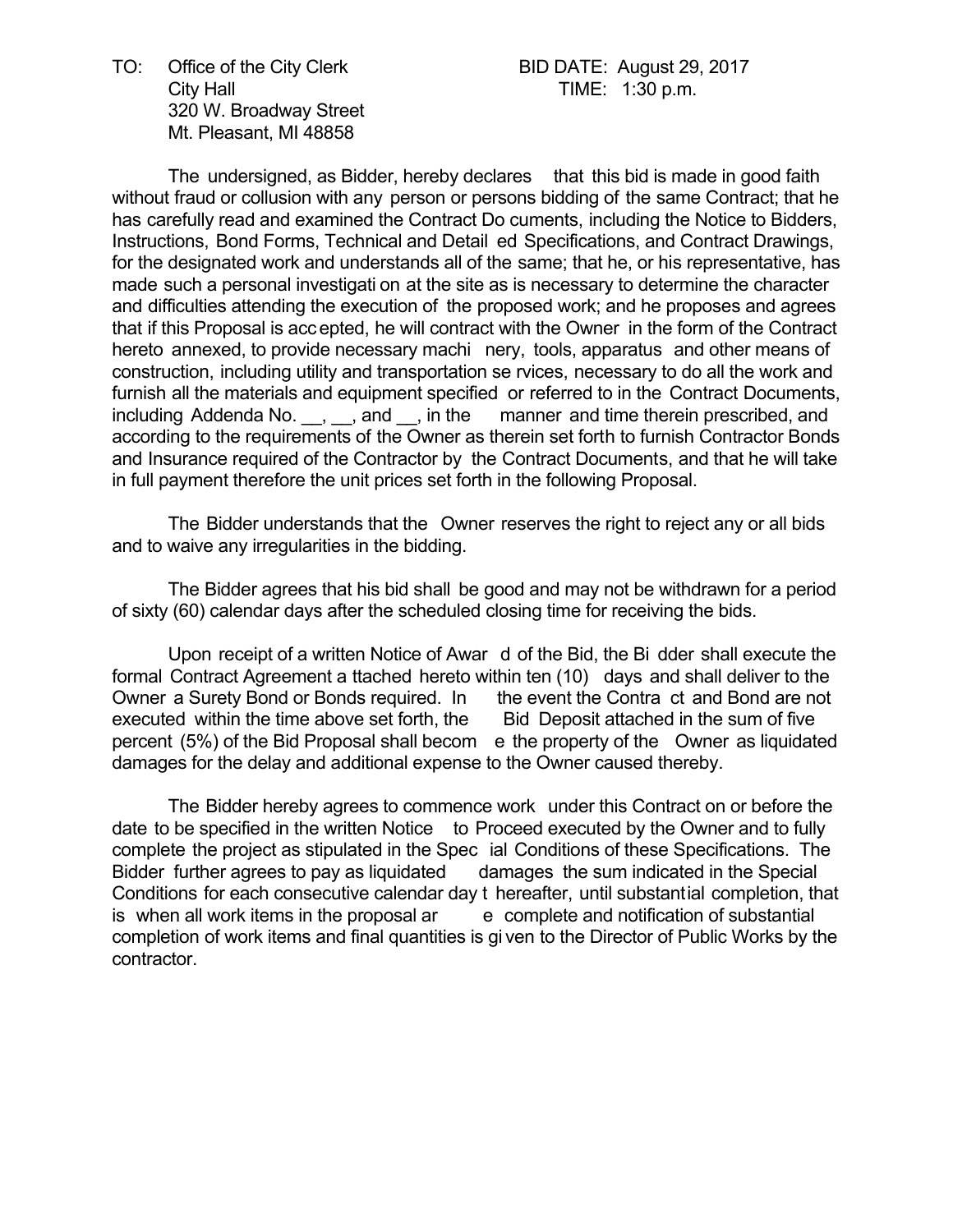The below unit prices shall include all labor, mate rials, overhead, profit, insurance, etc., to cover the finished work of the several kinds specified, and the Bidder agrees to perform all of the work described in the Specifications and/or shown on the Plans for the following unit prices. If additional equipment needs to be listed, please use back of form or attach a list of equipment and hourly operational costs. **Please note if there is any increase in rates for overtime work and list your regularly scheduled hours.** 

### **The minimum truck capacity of 39 cubic yards, based upon box measurements, is preferred, but not required.**

The bidder is advised to list the primary trucks offered since bids for each truck will be analyzed by the following formula: cost / hour  $\frac{\$}{}$ truck capacity = cyds.

| Truck and Operator (Lead trailers only – no pup trailers)                                                                                                                                                                                                                                                                                                                                                                                                 |                 |                                           |                      |  |  |  |
|-----------------------------------------------------------------------------------------------------------------------------------------------------------------------------------------------------------------------------------------------------------------------------------------------------------------------------------------------------------------------------------------------------------------------------------------------------------|-----------------|-------------------------------------------|----------------------|--|--|--|
| <b>MAKE</b> and                                                                                                                                                                                                                                                                                                                                                                                                                                           | <b>TRUCK</b>    | <b>COST PER</b>                           | <b>OVERTIME</b>      |  |  |  |
| <b>MODEL</b>                                                                                                                                                                                                                                                                                                                                                                                                                                              | <b>CAPACITY</b> | <b>HOUR</b>                               | <b>COST PER HOUR</b> |  |  |  |
| $(1)$ 5 5 5                                                                                                                                                                                                                                                                                                                                                                                                                                               |                 |                                           |                      |  |  |  |
| $(2)$ \$                                                                                                                                                                                                                                                                                                                                                                                                                                                  |                 |                                           |                      |  |  |  |
| $(3)$ \$ \$                                                                                                                                                                                                                                                                                                                                                                                                                                               |                 |                                           |                      |  |  |  |
| $(4)$ $$$                                                                                                                                                                                                                                                                                                                                                                                                                                                 |                 |                                           |                      |  |  |  |
| Alternate Bid: Please indicate the discounted cost per hour if the bidder is awarded both                                                                                                                                                                                                                                                                                                                                                                 |                 |                                           |                      |  |  |  |
| the 2017 Leaf Hauling and 2017-2018 Snow Hauling contracts.                                                                                                                                                                                                                                                                                                                                                                                               |                 |                                           |                      |  |  |  |
| <b>MAKE and</b><br><b>MODEL</b>                                                                                                                                                                                                                                                                                                                                                                                                                           | <b>COST</b>     | <b>OVERTIME</b><br>PER HOUR COST PER HOUR |                      |  |  |  |
| $(1)$ $\frac{1}{2}$ $\frac{1}{2}$ $\frac{1}{2}$ $\frac{1}{2}$ $\frac{1}{2}$ $\frac{1}{2}$ $\frac{1}{2}$ $\frac{1}{2}$ $\frac{1}{2}$ $\frac{1}{2}$ $\frac{1}{2}$ $\frac{1}{2}$ $\frac{1}{2}$ $\frac{1}{2}$ $\frac{1}{2}$ $\frac{1}{2}$ $\frac{1}{2}$ $\frac{1}{2}$ $\frac{1}{2}$ $\frac{1}{2}$ $\frac{1}{2}$ $\frac{1$                                                                                                                                     |                 |                                           |                      |  |  |  |
| $(2)$ $\overline{\hspace{1cm}}$ $\overline{\hspace{1cm}}$ $\overline{\hspace{1cm}}$ $\overline{\hspace{1cm}}$ $\overline{\hspace{1cm}}$ $\overline{\hspace{1cm}}$ $\overline{\hspace{1cm}}$ $\overline{\hspace{1cm}}$ $\overline{\hspace{1cm}}$ $\overline{\hspace{1cm}}$ $\overline{\hspace{1cm}}$ $\overline{\hspace{1cm}}$ $\overline{\hspace{1cm}}$ $\overline{\hspace{1cm}}$ $\overline{\hspace{1cm}}$ $\overline{\hspace{1cm}}$ $\overline{\hspace$ |                 |                                           |                      |  |  |  |
| $(3)$ $\overbrace{\hspace{2.5cm}}^{3}$ $\overbrace{\hspace{2.5cm}}^{3}$ $\overbrace{\hspace{2.5cm}}^{3}$                                                                                                                                                                                                                                                                                                                                                  |                 |                                           |                      |  |  |  |
| $(4)$ \$ \$                                                                                                                                                                                                                                                                                                                                                                                                                                               |                 |                                           |                      |  |  |  |
| *** Bidders must provide proof of insurance in the amounts required by City Ordinance<br>as specified in the attached MINIMUM INSURANCE REQUIREMENTS FOR<br>CONTRACTORS, with the City of Mt. Pleasant listed as additional insured.***                                                                                                                                                                                                                   |                 |                                           |                      |  |  |  |
| RESPECTFULLY SUBMITTED,                                                                                                                                                                                                                                                                                                                                                                                                                                   |                 |                                           |                      |  |  |  |
|                                                                                                                                                                                                                                                                                                                                                                                                                                                           |                 |                                           |                      |  |  |  |
|                                                                                                                                                                                                                                                                                                                                                                                                                                                           |                 |                                           |                      |  |  |  |
|                                                                                                                                                                                                                                                                                                                                                                                                                                                           |                 |                                           |                      |  |  |  |
|                                                                                                                                                                                                                                                                                                                                                                                                                                                           |                 |                                           |                      |  |  |  |
|                                                                                                                                                                                                                                                                                                                                                                                                                                                           |                 |                                           |                      |  |  |  |
|                                                                                                                                                                                                                                                                                                                                                                                                                                                           |                 |                                           |                      |  |  |  |
|                                                                                                                                                                                                                                                                                                                                                                                                                                                           |                 |                                           |                      |  |  |  |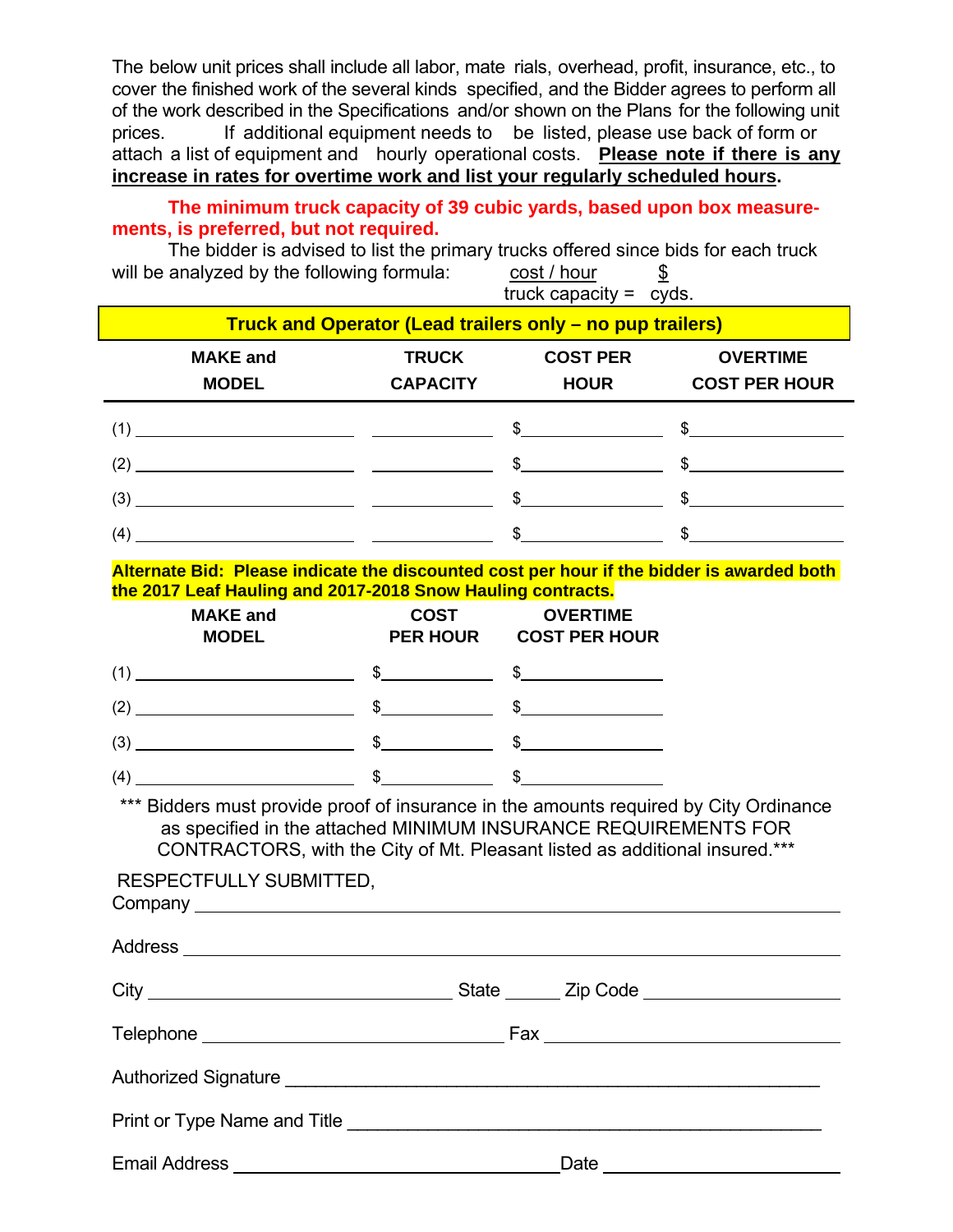# **EXPERIENCE QUESTIONNAIRE**

TO BE FURNISHED BY BIDDER

The signatory of this proposal guarantees the truth and accura cy of all statements and of all answers hereinafter made.

 $\overline{\phantom{a}}$  , and the contribution of the contribution of the contribution of the contribution of the contribution of the contribution of the contribution of the contribution of the contribution of the contribution of the

 1. How many years have you been in busi ness as a contractor under your present name?

 2. How many years have you been a princi pal officer of a fi rm under a different name?

Name of Firm \_\_\_\_\_\_\_\_\_\_\_\_\_\_\_\_\_\_\_\_\_\_\_\_\_\_\_\_\_\_\_\_\_\_\_\_\_\_

 3. What projects of a similar nature has your organiza tion contracted for within the past five years? (NOTE: Fill out each blank completely.)

| 1. | Name of Owner<br>and Location | Name/Address/Phone #<br>of Person in Charge<br>as Reference | <b>Type</b><br>of<br><b>Work</b> | Value<br>$\circ$ f<br><b>Work</b> | Date Work<br>Completed |
|----|-------------------------------|-------------------------------------------------------------|----------------------------------|-----------------------------------|------------------------|
|    |                               |                                                             |                                  |                                   |                        |
|    |                               |                                                             |                                  |                                   |                        |
| 2. |                               |                                                             |                                  |                                   |                        |
|    |                               |                                                             |                                  |                                   |                        |
| 3. |                               |                                                             |                                  |                                   |                        |
|    |                               |                                                             |                                  |                                   |                        |
| 4. |                               |                                                             |                                  |                                   |                        |
|    |                               |                                                             |                                  |                                   |                        |
|    |                               |                                                             |                                  |                                   |                        |
| 5. |                               |                                                             |                                  |                                   |                        |
|    |                               |                                                             |                                  |                                   |                        |
| 6. |                               |                                                             |                                  |                                   |                        |